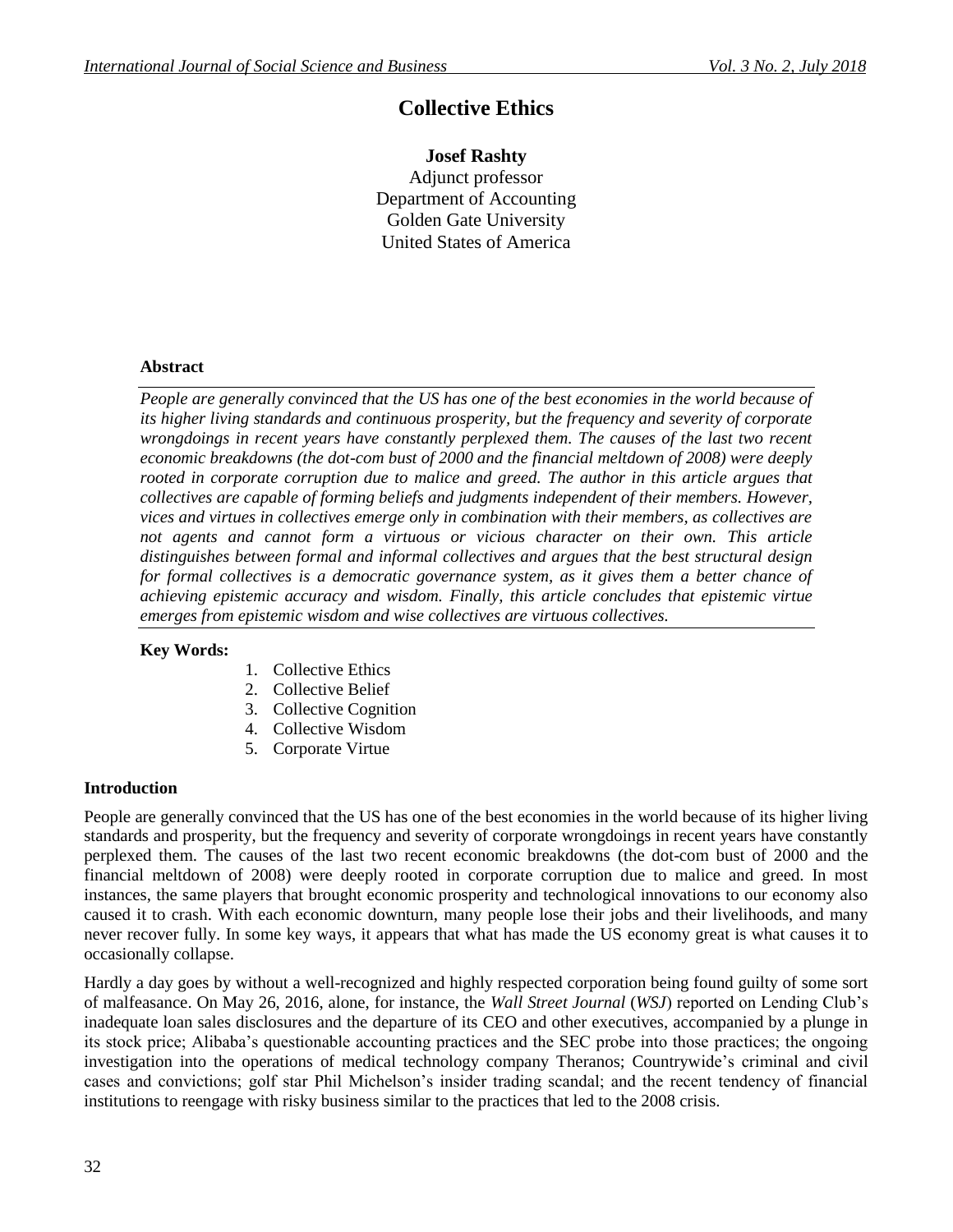The *WSJ*'s foreshadowing of financial institutions' reengagement with risky business came to light when, on September 20, 2016, it reported on the Wells Fargo Bank's consumer accounts scandal and commented that Wells Fargo is not much of an outlier when it comes to complaints associated with cross-selling and other sales practice abuses. Less than a year later, on August 8, 2017, the *WSJ* reported that Wells Fargo is facing regulatory scrutiny related to its auto-insurance practices. The latest scandal concern guaranteed asset protection the bank sold through its car dealerships. Wells Fargo confirmed that it had discovered issues related to a lack of oversight and controls surrounding the administration of its guaranteed asset protection. Wells Fargo scandals have continued up to now, on May 17, 2018, the *WSJ* reported that some employees of Wells Fargo improperly altered information on documents related to certain business customers. Wells Fargo was always considered a reliable Main Street lender in the past and largely passed through the financial crisis unscathed.

The *WSJ* reports almost daily on corporate irregularities, with such stories very often making its front page. If the number of corporate wrongdoings is any indication, we are heading for another financial breakdown. This article discusses the collectives in general and formal collectives and corporations in particular. In the first part, this article explains the emergence and characteristics of collectives, and will argue that collectives can form beliefs and judgments distinct from those of their members and will conclude that corporations can be virtuous or vicious in collaboration with but independent of their members.

In the second part, this article argues that employment is a joint commitment with mutual obligations between an employer and its employees for the common good of both—that is, employers benefit from the services of their employees while, at the same time, employees exercise their talents to find fulfillment in their work beyond their compensation. Furthermore, this article argues that formal collectives (institutions in general and corporations in particular) can be wise and achieve epistemic accuracy in their beliefs and judgments, in collaboration with but independent from their members. This article further argues that collective wisdom exists, and properly structured collectives can outperform their members, achieving a higher level of epistemic accuracy. However, there are several conditions that may distort their epistemic accuracy (i.e., their judgments may not be coherent or may be at fault due to malice and greed on the part of individual members).

Finally, this article argues that democratic corporate governance plays an important role in achieving epistemic accuracy that eventually leads to collective virtue. Corporations that do not have a participative management style usually fail at a higher rate than their peers. Thus, the best form of corporate governance is a democratic system in which employees can be heard without prejudice whenever their beliefs come into opposition with those of their employers.

## 1. Collectives

Fricker describes three forms of collectives: First, a number of individuals getting together to form a weak collective or a group (such as a group of friends who go for a daily morning run). In this example, the group is reducible to its members. Second, informal collectives that lack formal structures, but nevertheless they follow certain protocols. Informal collectives are generally not reducible to their members (such as a book club). Third, formal collectives or institutions that have formal structures and are governed by certain bylaws and codes of governance and are non-reducible to their members (such as corporations) (Fricker 2010, 236).

The most intriguing characteristic of collectives (particularly the formal collectives and, to a lesser degree, informal collectives) is that they can form beliefs and judgments independent of their members and exercise virtues and vices even though they lack consciousness and will. This characteristic plays a key role in the behavior and actions of corporations as a form of collective. In the remainder of this part, this article will discuss how collectives in general, and corporations in particular, form their beliefs and exercise virtues and vices independent of their members.

## 1.1. Collective Belief

The common view is that collective belief is summative; that is, for a group to believe that *p* is logically necessary, all or most members of the group must believe that *p* is required (Gilbert 1987, 187). We often attribute beliefs to collectives in our daily conversations. For example, we may claim that the police force of a particular community is brutal and prejudiced; however, this claim does not literally mean that every single member of the society believes that the police force is brutal and prejudiced.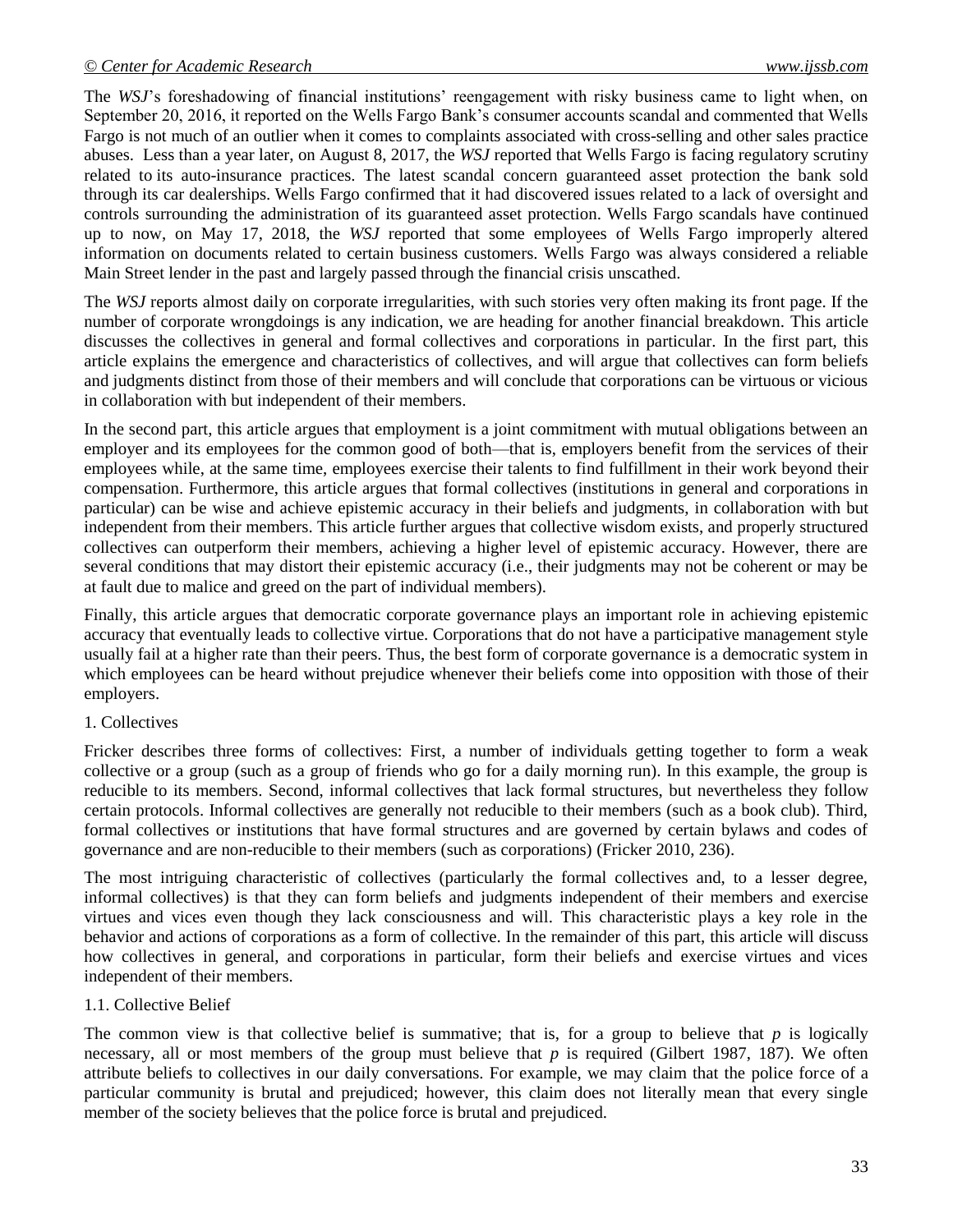Lahroodi, based on Gilbert's views, argues against summativism on the premise that there is a crucial disanalogy between individual beliefs and collective traits (Lahroodi 2007, 286). Lahroodi uses the term "trait" instead of "belief" in relation to collectives to disassociate any "spooky" or metaphysical ideas from collectives, but for simplicity, this article will use Gilbert's term "belief" in reference to both collectives and individuals.

Lahroodi gives the example of an administrative committee of a church that is vehemently hostile to gay rights. He claims that we can certainly conceive of the existence of such a narrow-minded church committee, but we can also envision that it is plausible that most (or perhaps all) of the members of this church committee could potentially be open-minded about gay rights as individuals (Lahroodi 2007, 287). This example reflects rather neatly that collective beliefs are dissimilar from individual beliefs and summativism is fallacious. Thus, it is not a necessary condition of a group's belief *p* that most members of the group believe *p*.

Gilbert sums up the characteristics of a collective belief as follows: (1) a collective belief is jointly accepted by the members of the group; (2) collective belief may indirectly impact the thinking of the members of that collective, such that the members of that collective understand that their behavior is subject to certain constraints as long as they are part of that given collective; (3) however, the individual beliefs of members may remain different from the collective belief (the collective mind is independent of the minds of its members); and (4) collective belief is not a matter of logic. For example, an unopposed forceful statement by an influential and outspoken member of a collective can potentially establish that collective's view. Thus, in Gilbert's collective model as in Lahroodi's example, a group can in principle believe *p* even though members personally may believe the opposite. This raises the issue that conflicts may arise between members' personal beliefs and the collective belief. If so, a dissident member may either come into conflict with the collective or may modify her belief to accommodate the collective belief (Gilbert 1987, 200-202).

Akira Kurosawa's 1954 movie *Seven Samurai* is an example of a collective that manifests a feature or attribute that is lacked by every single of its member. In this movie, seven men join together and form an unlikely alliance to save a village from a group of bandits and outlaws and manifest a character trait as a group that each single individual lacks. This is based on the premise that once a collective believes *p*, then, *ceteris paribus*, collective members are personally obliged not to deny *p* or say things that presuppose the denial of *p*. Any conflict between personal beliefs and collective beliefs may have several results, such as whistleblowing, accepting the collective belief, or even separation of the member from the collective. However, formation of belief requires some sort of cognitive ability that collectives clearly do not have. To resolve this paradox, this article next examines the formation of collective beliefs.

# 1.2. Collective Cognition

Lahroodi argues that mainstream epistemology has been mostly concerned with individual human cognizers and knowers, but collectives can be cognizers like humans (Lahoroodi, 2007, 281-282). We often speak of collectives as if they have epistemic cognition: for example, when we say that, "The review board was courageous in questioning what everyone took for granted," we are actually crediting the board for its courage in asking tough questions (Lahroodi 2007, 282-283). When we attribute cognition to collectives, it implies that they can form beliefs or judgments as proto-agents. In general, a well-organized formal collective, such as a corporation, is a good candidate to be considered as a proto-agent—or perhaps even a full-fledged agent, as these collectives can form beliefs and judgments. But how do non-sentient entities such as collectives form such beliefs?

Collectives form their beliefs and judgments with the help of several mechanisms (List 2012, 205). This article will discuss five major doctrines on the formation of collective cognition in the remainder of this section even though there are other views in addition to these five, but the author believes that these five are more applicable to corporations and formal collectives. These doctrines are not mutually exclusive and, indeed, may all simultaneously be present in a formal collective.

## 1.2.1. Division of Labor

Gilbert argues that when individual faculties are pooled together, they form an *as-if* collective faculty or a *collective subject*. Gilbert's notion of pooling individual faculties leaves it open as to how these faculties may be combined to form collective faculties. One intuitive form of collective faculty is division of labor (Fricker 2010, 241-242).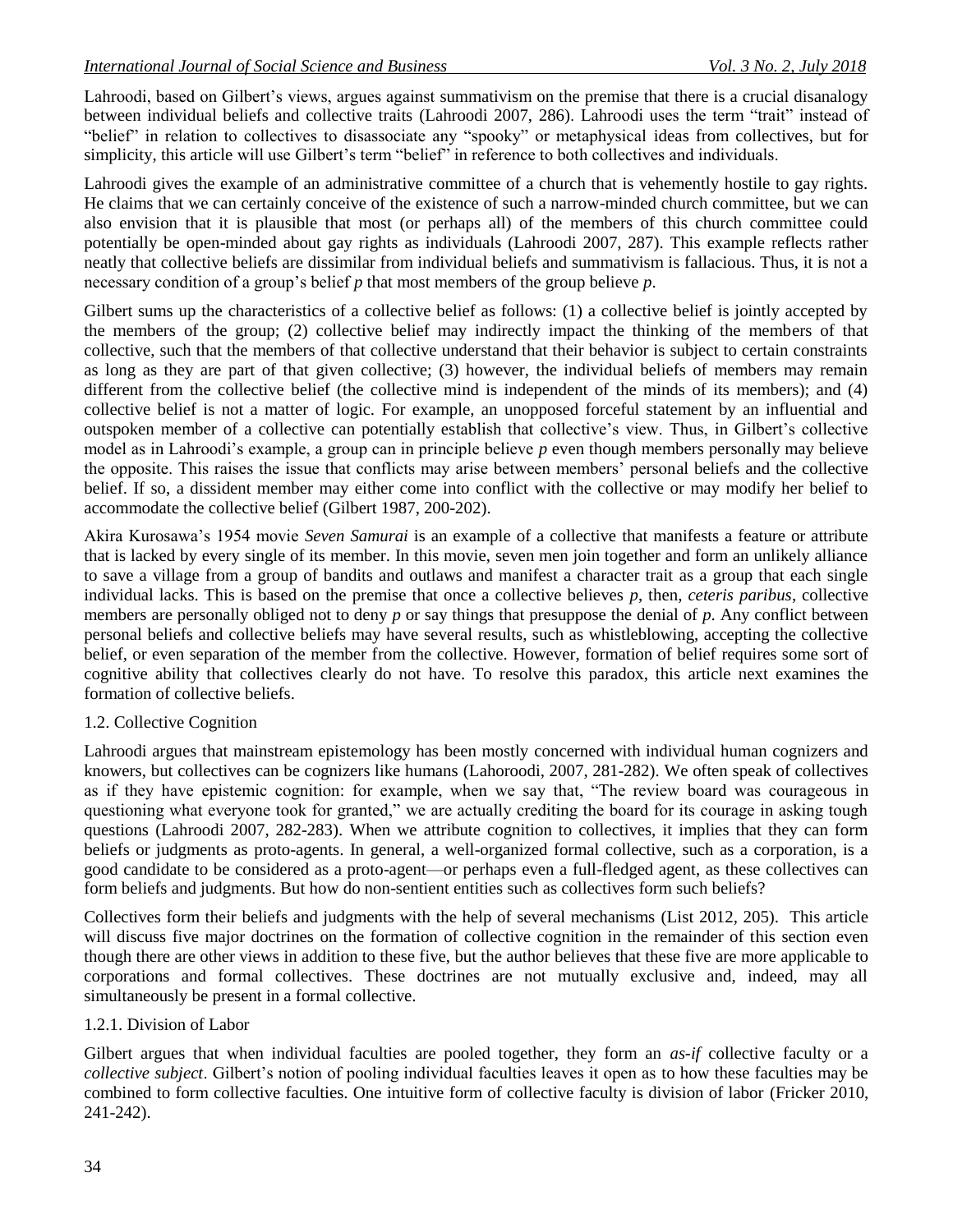Fricker argues that Gilbert's notion of *collective subject* provides a template for collective cognition and that there is nothing metaphysical or spooky about the cognitive ability of collectives. She gives the example of a nightwatch team of four soldiers who sensibly pool their faculties by dividing their labor such that one consistently looks north, another south, another east, and the other west. Alternatively, and presumably less efficiently, they could all constantly shift their gazes in any of these four directions randomly to spot the enemy. Fricker's nightwatch team reflects how a collective cognition may emerge in collectives and form a collective belief. In this example, none of the soldiers has complete information on their situation, but the collective has complete and presumably correct information (Fricker 2010, 243). Thus, in the night watch example, individual agents simply communicate and exchange information to form a collective belief.

However, division of labor may not fully explain the behaviors of today's complex economic enterprises. To add to our understanding of how collectives may engage in collective cognition, this article will additionally discuss Condorcet's Jury Theorem, Page's Aggregation doctrine, and Nozick's Invisible-Hand and Hidden-Hand theories.

## 1.2.2. Condorcet's Jury Theorem

The Marquis de Condorcet first argued his *Condorcet's Jury Theorem* as a political science doctrine about the relative probability of a given group of individuals arriving at a correct decision. In its simplest form, the theorem states that where a group votes on two opposing alternatives, the collective is slightly more likely to be right than wrong than is each individual, and as the number of voting members increase, the probability for the majority vote to be correct tends to get even higher (Vermeule 2012, 343). Under this doctrine, agents pool their intellectual resources together to come up with resolutions that they hope are better than those they would have reached individually.

With Fricker's night-watch team, a very different model emerges. In her model, each night-watch soldier gets an imperfect signal: he may or may not know the direction from which enemy is approaching (the answer that the collective is seeking). However, the group collectively has the epistemically accurate information. This scenario recalls the story of the blind men and the elephant. None of the blind men can possibly deduce the shape of the whole elephant just by touching its leg or trunk or other parts; to deduce the truth, they must compose their separate perspectives collectively, thus arriving at an accurate epistemic answer. The Condorcet doctrine, on the contrary, believes that under certain circumstances, each member may think he or she has the complete and correct answer—but through collective deliberations, group members may be able to find a better answer. Generally, a large number of participants with cognitive diversity are more likely to produce a more epistemically fruitful result since diversity initiates dialectics, and dialectics feed into *Condorcet's Jury Theorem* and produce accurate results. The Condorcet doctrine clearly plays an important role in the structural design of democratic corporate governance, where a participative, rather than authoritative, style of management is preferable.

# 1.2.3. Page's Aggregation Theory

There is another process of collective intelligence in which individual agents, far from deliberating or exchanging any information or making any argument, simply provide their opinions and an aggregating algorithm or mechanism tabulates their views and opinions; the majority prevails. The probability that a majority vote is the correct answer becomes more certain as the number of members who vote increases (Vermuele 2012, 343). Page argues that a straightforward mathematical calculation demonstrates that the average prediction of a crowd always outperforms the prediction of the crowd's average member (Page, et al. 2012, 56). The prevailing majority vote does not guarantee that the collective view is an epistemic accurate answer in all instances, but it is statistically more likely to be so. The best example of this claim is performance of the stock market; crowds frequently predict an upcoming economic recession or recovery six months ahead of its actual occurrence.

The main reason for the failure of aggregation theory is that, for an assortment of reasons, the public may not form unbiased beliefs. Another reason is a lack of direct participation; for example, in corporations, shareholders and boards of directors are expected to vote for the governance rules and the majority view prevails in most, if not all, instances.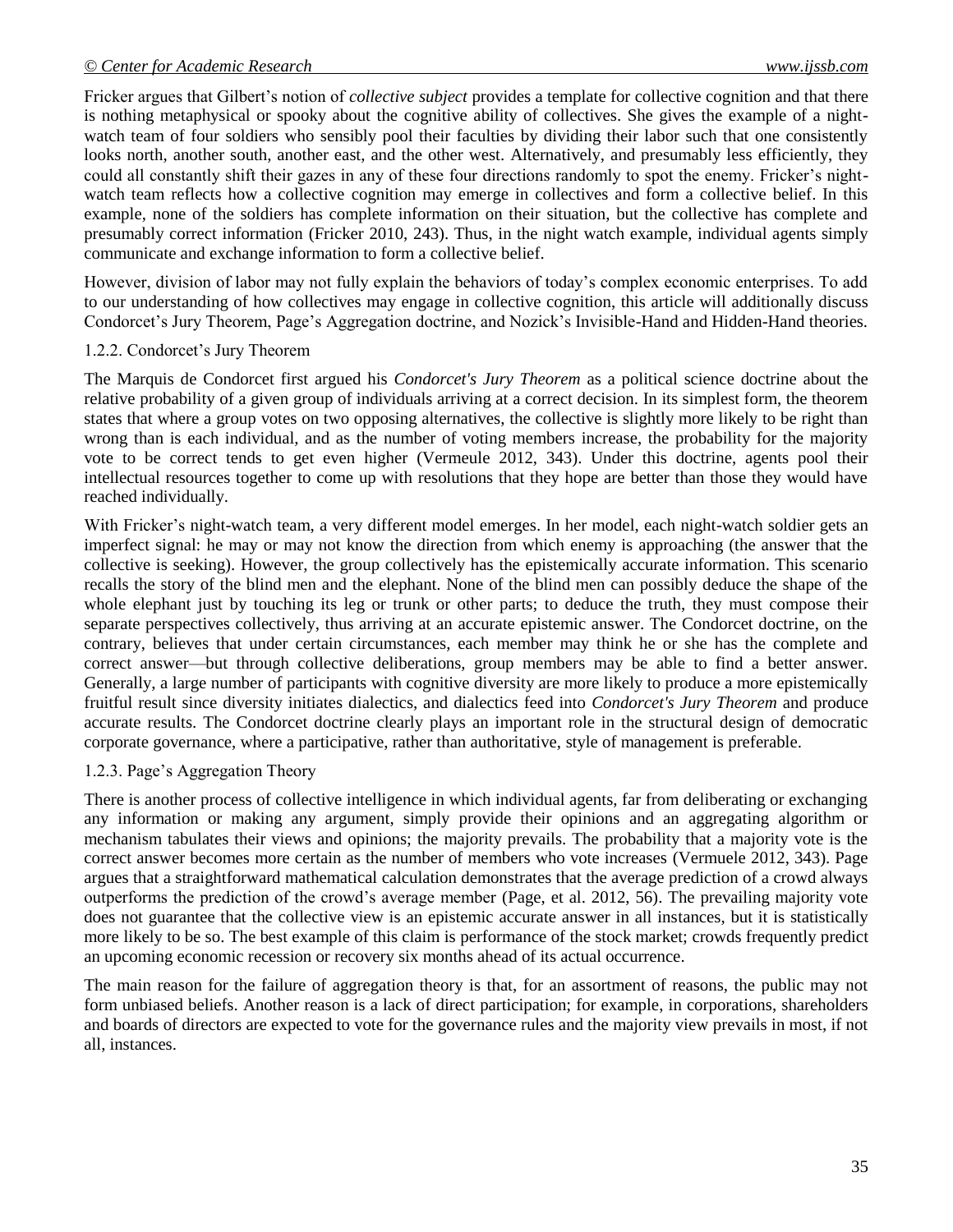However, Page's argument may not work in this case, as most of the votes in public companies are cast through proxy votes<sup>1</sup>. It appears that at least in some instances, the Condorcet and aggregation doctrines support a weak form of summativism in formal collectives, but the reality is that from the mix of individual beliefs, a new property—one which is more than a summation of individual epistemic beliefs—emerges.

# 1.2.4. Nozick's Invisible Hand

Nozick, following Adam Smith's macro-economic invisible-hand doctrine, articulates another theory regarding the formation of cognitive beliefs in collectives. He argues for an "invisible hand" that guides the beliefs of collectives in a micro-economic environment. Nozick offers an evolutionary explanation based on two arguments: first, a filtering process must exist, where some mechanism within a collective eliminates the elements that do not fit certain patterns and cannot accommodate certain behavior. Second, each member must adjust to local conditions and while simultaneously changing the local environment, such that a continuous and consistent pattern gradually develops within a collective (Nozick 1994, 314).

Fricker advances a similar argument suggesting that certain members in a collective are *passengers*—they lack the motive and/or skills to initiate beliefs but simply go along by minimally acting in the group, as required by circumstances (Fricker 2010, 247). Gilbert similarly argues that there are effectively two routes that members may take as part of a joint commitment: (1) via their personal belief *p,* or (2) via a mere going-along or letting stand of *p* (Fricker 2010, 246).

# 1.2.5. Nozick's Hidden Hand

Nozick also argues for the existence of a "hidden hand" (the opposite of an invisible hand) that follows a different path and mechanism. This doctrine holds that collective decisions and beliefs tend toward the ruling class and promote their views. The hidden hand coordinates the efforts of a collective to serve the interests of certain individuals; the members of the collective may also benefit from the arrangement, but to a lesser extent than do the elites (Nozick 1994, 314).

The Volkswagen AG (VW) diesel scandal is an example of Nozick's invisible-hand and hidden-hand arguments. In November 2015, irregularities were revealed in VW's measurement of carbon dioxide emission levels, an issue affecting millions of diesel vehicles sold. The initial investigation confirmed that VW had a chain of management command that approved fitting cheating devices or software to the engines of diesel vehicles. Allegedly, the sophisticated software that was able to report false but acceptable emissions levels was developed by a group of engineers in the Silicon Valley area in the US Clearly, many executives and managers worldwide were involved in this scheme, and rank and file employees simply followed suit. They all had knowledge of this irregularity for many years but did not say anything (Hotten 2015).

Nozick argues that not every pattern that arises by an invisible-hand process is desirable and not every pattern that arises by a hidden hand is undesirable (Nozick 1994, 314). For example, it is common knowledge that Steve Jobs, the late cofounder of Apple, had a very authoritative and mercurial style of management and rank and file employees followed his directions obediently and blindly, but nevertheless Apple was, and still is, one of the most successful and ethical corporations in the US In contrast, in the VW scandal, and probably in other instances of corporate scandals (such as Enron, WorldCom, and others), it is likely that both Nozick's invisible hand and hidden hand were at play, to disastrous results.

This article has argued so far that collectives can form beliefs independent of their members, even though they lack cognitive faculty. From this, argued that certain mechanisms exist in collectives that function as cognitive abilities. In particular, this article discussed Fricker's division of labor, the Marquis de Condorcet's Jury Theorem, Page's aggregation theory, and Nozick's invisible hand and hidden hand. This article argued that all or some combination of these mechanisms exists in formal collectives at any given time, and that they contribute to the formation of collective beliefs and judgments. In the next section, this article will argue that we can also attribute virtues and vices to collectives.

 $\overline{a}$ 

<sup>&</sup>lt;sup>1</sup> Proxy voting is a form of voting whereby some members of a decision-making body may delegate their voting power to other members of the same body to vote in their absence, and/or to select additional representatives. Proxy voting is a particularly important practice with respect to corporations in the United States, as investment advisers often vote on behalf of their client accounts.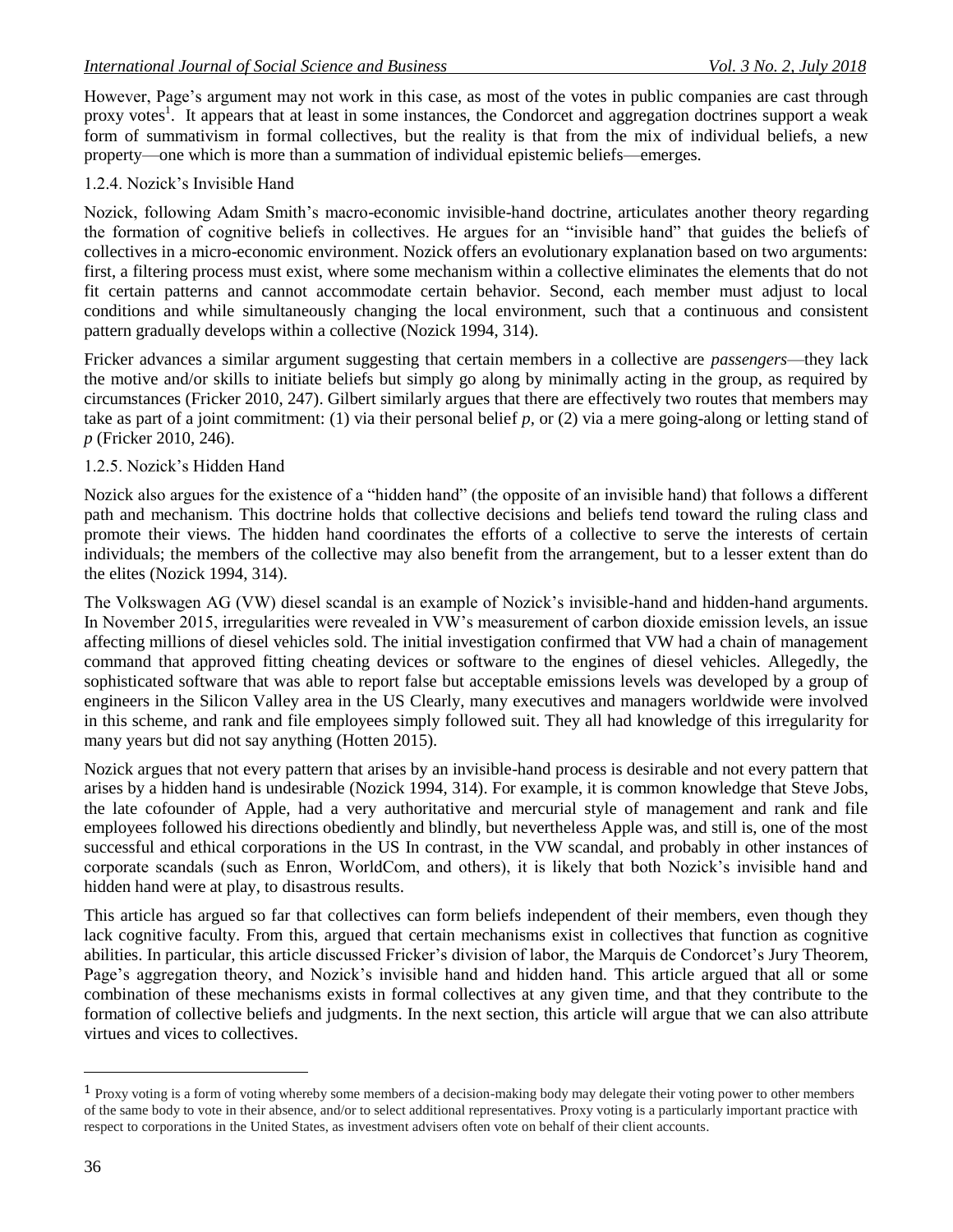## 1.3. Collective Virtue

Virtue is a disposition, which harmonizes with understanding and helps us to see things as they are, while vice distorts appreciation of the qualities of the relevant situations. This article argues that it is possible to attribute both motivation-based Aristotelian virtues (e.g., kindness, compassion, charity, and generosity) and skill-based Platonic virtues, (e.g., vigilance, honesty, justice, and inventiveness) to collectives. For example, a corporation can contribute generously to certain charities, or a research team can be diligent in its commitment to excellence and thoroughness. In these examples, the collective's members do not necessarily need to possess these particular epistemic or moral virtues individually; rather, by jointly committing to the collective, they each come to possess them qua membership in that group (Fricker 2010, 241). It takes certain philosophical efforts to attribute virtues and vices to collectives, as formal collectives are not reducible to their members. Here, this article focuses mainly on means of attributing virtues and vices to formal collectives, although most of the arguments can be applied to informal collectives as well.

Mackie argues that formal collectives or institutions have rules and principles of action that resemble the game of chess in that they consist of abstract principles and concepts. However, playing chess involves more than applying these abstract principles and concepts—it is a social practice consisting of a sequence of moves made by chessplayers depending on many factors that exist beyond those abstract principles and concepts. Similarly, the behaviors of formal collectives consist of abstract rules and principles in addition to the normative content of such behaviors, which is impacted by social expectations and the approvals, disapprovals, and demands of the social environment (Mackie 1977, Kindle Loc. 1296).

Fricker argues that collective vices arise due to several factors: (1) collectives within an institution are negligent in realization of their institutional procedures and structures (e.g., the human resources department is negligent); (2) individual members of collectives are negligent in realization of the institutional procedures and structures (e.g., the vice president of human resources is negligent); or (3) the institutional procedural structures themselves are faulty. Fricker holds that we can only attribute virtues and vices to formal collectives in combination with individuals who work within the structural procedures of these collectives (Fricker 2010, 249), as collectives in general are not agents and lack will.

Procedural structures of institutions must encourage virtue and discourage vice, but most importantly, the members must bring to life virtues imbedded in such structural procedures. Most of the irregularities in corporate environments can be attributed to chess-players (usually the top executive level, referred to as the C-suite<sup>2</sup>). The rank and file employees simply follow as passengers the invisible or hidden hands of corporations.

In the first part of this paper, the author argued that collective beliefs exist. The author also argued that even though collectives lack the faculty of cognition, there are mechanisms in place that enable them to form beliefs and judgments independent of their members. Finally, the author concluded that we could attribute virtues and vices to formal collectives only in combination with individuals who work within the structural procedures of the formal collectives. In the next part, the author will discuss how formal collectives are formed, how they may achieve virtue, and what may distort their judgments.

## 2. Corporations

l

The formation of formal collectives is based on joint commitment; that is, collectives have certain obligations and their members have commitments to do or refrain from doing certain things. As author has established that collectives can be virtuous only in combination with individuals, in this section the author will argue for democratic corporate governance, in which employees with diverse views have the chance to be fairly heard. Finally, the author will discuss reasons why corporations may go wrong or perceive things incorrectly and conclude that there is a correlation between epistemic virtue and epistemic accuracy.

<sup>&</sup>lt;sup>2</sup> C-suite is a widely used slang term deriving from the concept of the "corporate suite." It collectively refers to a corporation's top-level senior executives.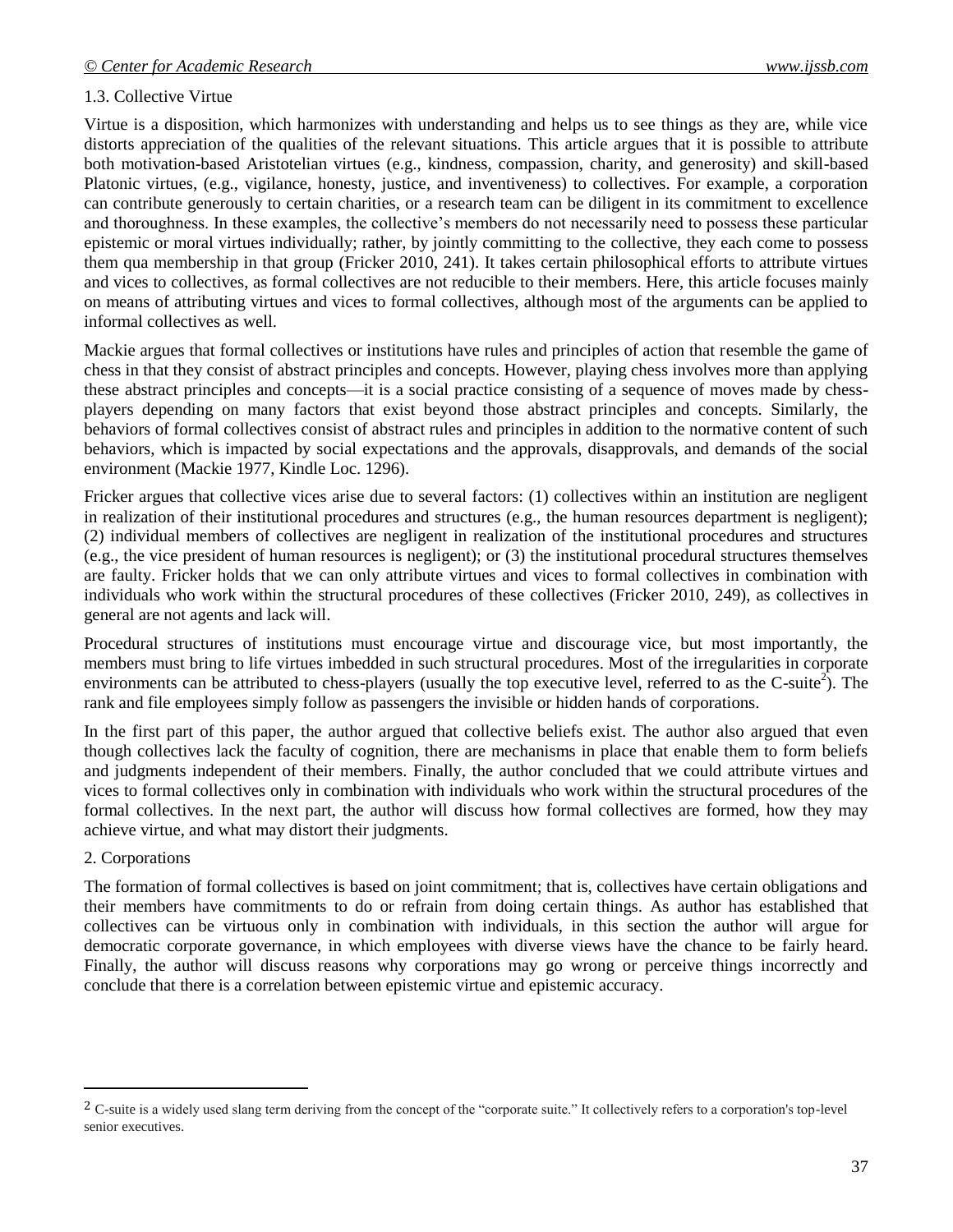## 2.1. Joint Commitment

Gilbert defines a collective as a group of individuals who, under a condition of common knowledge, jointly commit to a goal or belief. When individuals join collectives or form a collective, they commit to do or refrain from doing certain things. There is always a *quid pro quo* involved in joint commitment that creates obligations for both collectives and their members. Gilbert argues that a joint commitment locks each party into a course of action, and at least two keys are needed to open the lock. Each party holds only one of the keys, with the second key being held by the other party (Gilbert 1993, 694).

Employment agreements are joint commitments between employers and employees that create certain obligations for both parties: no party is committed until all others are committed and no party can rescind from the agreement unless all others have (Gilbert 1993, 693). These obligations are simultaneous and interdependent between the employer and its employees. For example, employees become obligated to follow their employer's code of ethics and bylaws, and employers are obligated to compensate their employees for their services and create an environment in which employees can exercise their talents and find fulfillment in their work.

Once a collective is formed through a joint commitment (regardless of its type), its subject becomes the *collective subject* rather than the subject of the individual members. Of course, not every joint commitment creates a collective, but if one is formed, a *collective subject* emerges. This may be true even for informal collectives and groups. For example, if John decides to go for a 10-mile run, he can decide to discontinue his run at any time and go for a cup of coffee instead. However, if John makes a joint commitment with Nancy to go for a 10-mile run together, they thereby create an informal collective; if John suddenly breaks off without any warning in the middle of the run and goes for a cup of coffee, Nancy will be at least surprised, if not miffed.

Thus, parties involved in a joint commitment are no longer separate individuals, but rather members of a collective with a jointly decided agenda. This agenda consists of a collective goal, a collective belief, and a common social convention (Gilbert, 1993, 692). In order for parties to become part of a joint commitment, they must express their willingness and consent, but no party is committed until the others have made their commitments. The characteristics of a joint commitment can be summed up as follows: (1) there is a conceptual connection between joint commitments and obligations, (2) obligations create reasons for action, (3) obligations of parties involved in joint commitments are interdependent and simultaneous, (4) a collective subject (rather than individual members) develops the agenda for the joint commitment, and finally, (5) mutual consent is required to change the agenda of a joint commitment.

In the following section, the author will argue that as part of a joint commitment, corporations must provide for the right of contestability, by which employees can express their views and grievances without any fear of retaliation.

## 2.2. Right of Contestability

The author has established earlier that collectives that pool individual intellectual resources together are often more intelligent and wiser than their individual members (e.g., Fricker's night-watch team). The author also argued that collective beliefs are different from their members' beliefs, and the beliefs of individual members may occasionally come into conflict with collective views. Collectives often benefit from a diversity of views among their members and become wiser and more intelligent by providing the right of contestability to their members.

Fricker gives the example of a woman who marries a man in a legal system that technically gives him the right to rape her, as that legal system does not recognizes the category of rape within marriage. Even if the husband is a good man who would never hurt her in that manner, this woman loses her dignity and freedom in such a system because she does not have the right of contestability (Fricker 2010, 250). Similarly, members of a formal collective must always have the right of contestability so that they can speak up if they come across any injustice. The hearer, ideally a group, must possess the virtue of "testimonial justice". Fricker holds that an agent is testimonial just if she is capable to reliably neutralize the impact of prejudice in her judgments of speakers' credibility (Fricker, 2010, 250). Fricker argues that a formal collective that lacks the virtue of testimonial justice effectively subjects its members to injustice (Fricker 2010, 251).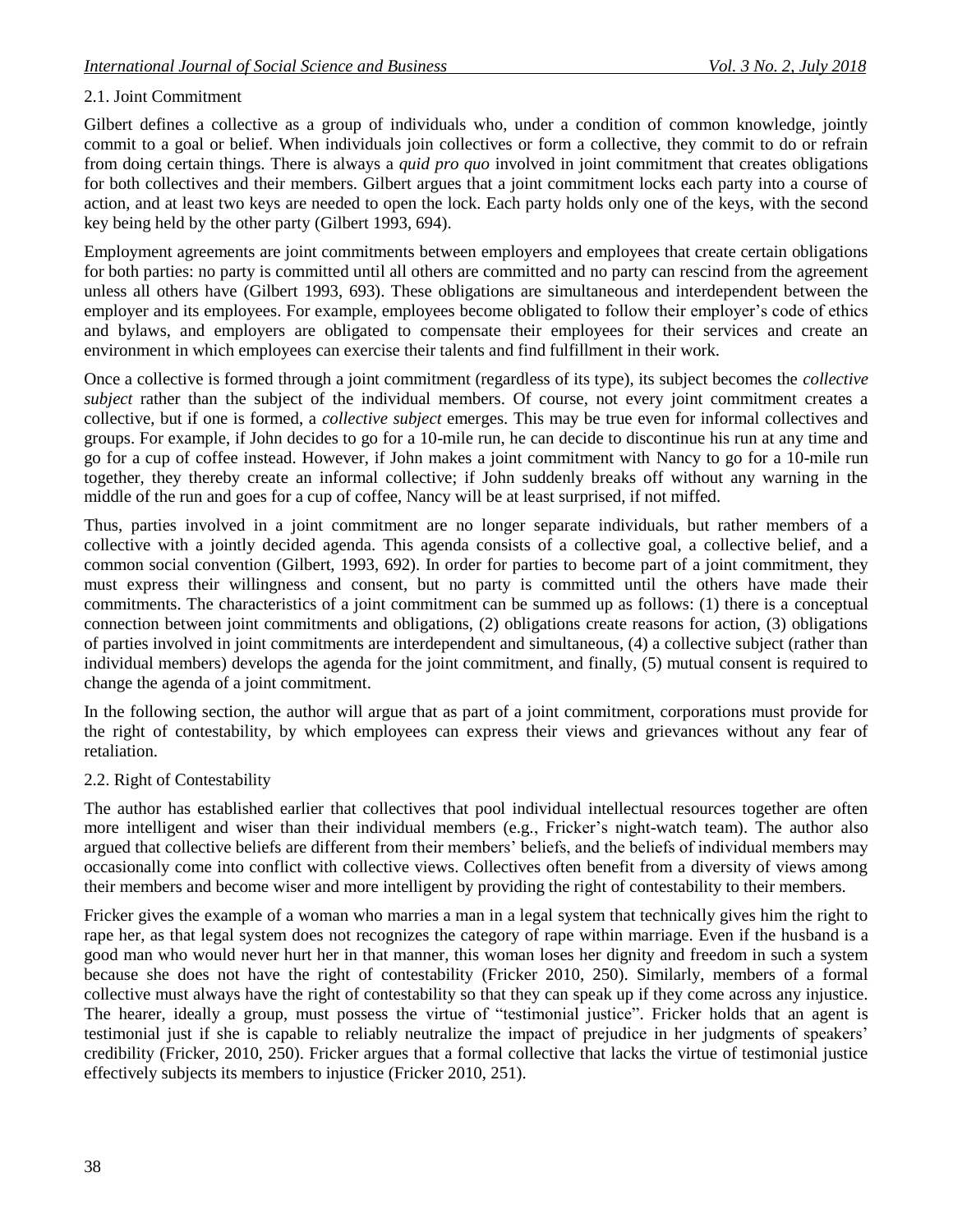Both Sarbanes-Oxley Act of 2002 and Dodd-Frank Wall Street Reform and Consumer Protection Act of 2010 have provided for Fricker's concept of testimonial justice by stipulating that employees have access to the highest authority in the organization (i.e., the board of directors) to communicate their grievances or the injustice that they have encountered because of institutional procedures or improper execution of such procedures. What is contentious in today's corporate environment is that employees are reluctant to exercise their contestability rights in some instances or completely bypass Fricker's testimonial justice and report any alleged ethical violation to an outside authority in exchange for rewards.

## 2.3. Epistemic Accuracy

Although not frequently thought of by the average observer, epistemic accuracy is probably the most important, if not the only, gauge to use to determine the success of a corporation. Through epistemic accuracy, corporations can achieve their primary goals, whether that is a focus on increasing shareholders' value or accomplishing a humanitarian goal. An epistemically accurate collective is also a wise collective, and a wise collective is a virtuous collective. A wise collective achieves epistemic intelligence via deliberation and engages its members in its decision-making process. List argues that wisdom is the ability to give all factors their due weight to reach an epistemically accurate conclusion. He argues that collective wisdom exists, and properly structured collectives, such as corporations, can outperform their members and achieve a higher level of epistemic accuracy (List 2012, 203). Once corporations fail to achieve or maintain epistemic accuracy, they may become engaged in activities that not only harm the economic enterprise but also its stakeholders.

Corporations, like other collectives, use a variety of techniques to achieve epistemic accuracy: Fricker's division of labor, Condorcet's Jury Theorem, Page's aggregation theory, and Nozick's invisible and hidden hands. However, also like other formal collectives, corporations run the risk of falling into the fallacy of composition (coherence challenge) or becoming subject to intentional wrongdoings due to malice and greed on the part of their members. The paper will discuss these risks in the remaining of this section.

## 2.3.1. Coherence Challenge

List argues that collectives can face the coherence challenge in their judgments (List, 2012, 203). The following example clarifies the concept:

*p Health insurance coverage for rank and file employees improves employees' morale.*

*Q Increases shareholders' value.*

*If p then q Improving employees' morale results in increased shareholders' value.*

Let us assume that the board of directors of a company consists of three board members, and the CEO of the company makes the proposal that health insurance coverage will improve employees' morale, which will result in an increase in shareholders' value.

- The first board member agrees with the proposal.
- *The second board member agrees that improving employees' morale increases shareholders' value, but does not believe that providing health insurance coverage to rank and file employees necessarily improves employees' morale.*
- *The third board member believes that even though providing health insurance improves employees' morale, increased morale does not necessarily result in additional shareholders' value.*

|                     |       | If p then $q$ |       |
|---------------------|-------|---------------|-------|
| First board member  | True  | True          | True  |
| Second board member | False | True          | False |
| Third board member  | True  | False         | False |
| Aggregation         | True  | True          | False |

The following truth table reflects the logical result of the above scenario:

Thus, the aggregation does not meet List's coherence challenge due to its lack of consistency (even though that the outcome is expected to be "true," the aggregation result is "false"). This inconsistency can be avoided if the board members simply vote on *q* and ignore the proposition of *If p then q.* List's argument is another confirmation of Gilbert's earlier argument that collective belief is not logical in all instances.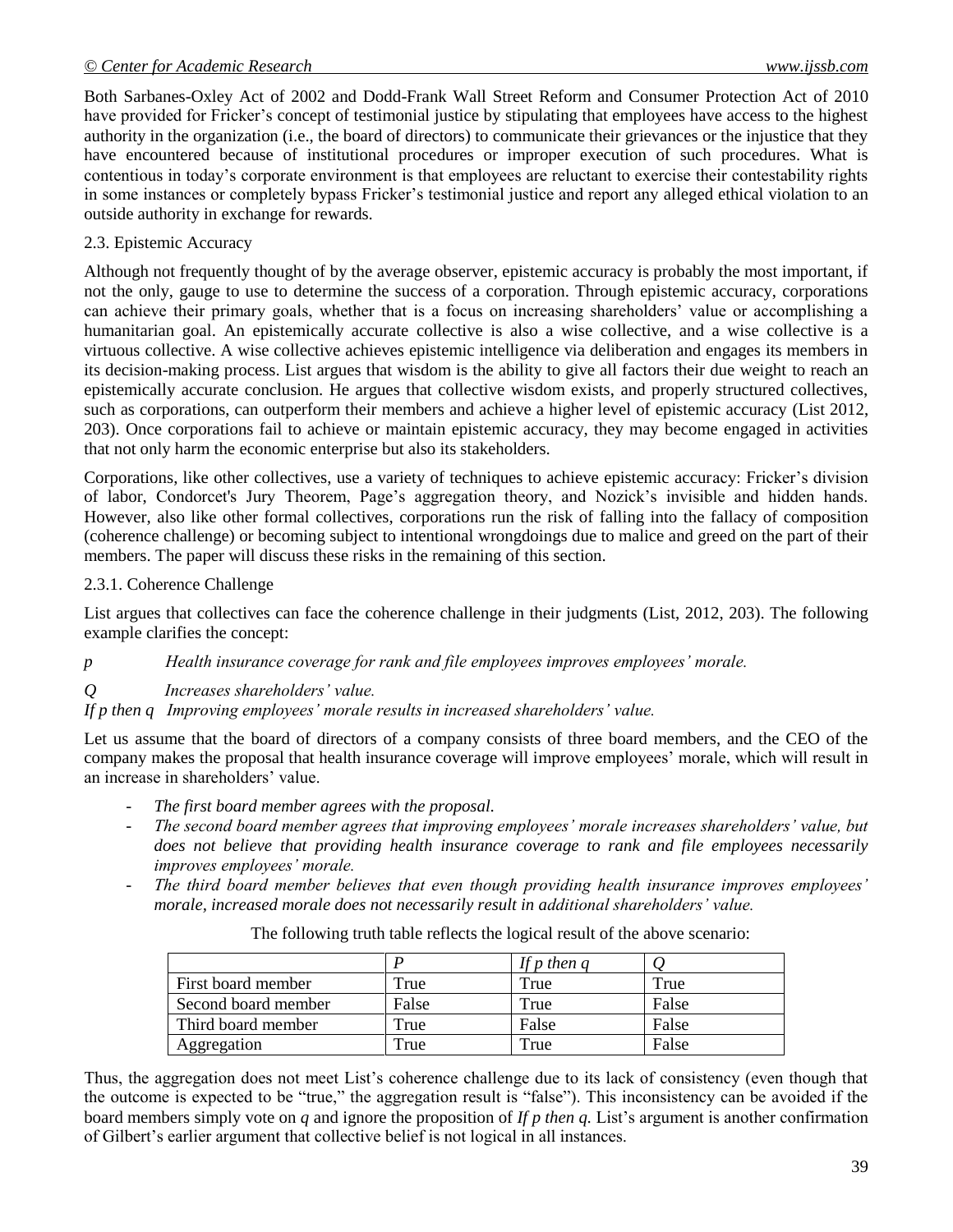So far, this article has discussed the interaction of agents and collectives and the emergence of collective cognition. If its argument is correct, collective beliefs exist and outperform the members' beliefs in most instances—List's coherence challenge is a noted exception in this claim. The author argued earlier that collectives achieve epistemic accuracy only in combination with their members; however, as a result of recent technological innovations, collectives may obtain knowledge and achieve epistemic accuracy without a human's interference or help.

# 2.3.2. Corporate Vices

The author established earlier that based on Fricker's view, collective virtues and vices occur in combination with the beliefs and values of individual members. Collective members' actions due to malice and greed may drag corporations into wrongdoings. In addition to members' malice and greed, the corporate structure itself might be the cause of corporate wrongdoings. In the following sections, this article will examine how these scenarios may occur.

# 2.3.3.1. Malice

Earlier, in section 1.3, the author quoted Fricker's assertion that collective virtues and vices arise for several reasons: (1) collectives within institutions are negligent in realization of otherwise proper institutional procedures and structures; (2) individual members of institutions are negligent in realization of otherwise proper institutional procedures and structures; or (3) the procedural structures of institutions are faulty. In recent corporate scandals, most instances of corporate wrongdoing have been due to individual negligence and malice; Theranos is the one of the latest such incidents.

Elizabeth Holmes was a Stanford University dropout with striking good looks, eloquence, and charisma. She founded Theranos, a medical technology company, in 2003 in Palo Alto, California, when she was only 19 years old. She wore black turtlenecks (reminiscent of Steve Jobs) and demonstrated many of the personality traits and management styles of the late Apple cofounder. She even kept a picture of the late Jobs on her desk. One of the hallmarks of Theranos was its secrecy and tendency to keep its employees in the dark—just as Jobs was famous for keeping Apple's products under tight wraps. Theranos claimed that it had developed a blood-testing device named "Edison" that used microfluidics technology and could accurately test a few drops of blood obtained via a finger-stick, rather than requiring the vials of blood obtained via traditional venipuncture. The company was valued at \$9 billion before its testing device was ever subject to a peer-review study. In October 2015, a *Wall Street Journal* investigative reporter revealed that Theranos might have exaggerated the reach and reliability of its technology, a claim that Holmes vehemently denied. Several clinical pathologists and other medical experts also expressed skepticism about Theranos' technology. A week later, the Food and Drug Administration (FDA) stated that the company's miniature blood containers were unapproved for any test other than that for herpes. In 2014, Forbes estimated CEO Holmes' net worth to be approximately \$4.5 billion, revising this estimate to zero in mid-2016 after the revelation of inaccurate presentations and claims. The *WSJ* reported on July 11, 2016, that the Centers for Medicare and Medicaid Services had revoked Theranos' certificate and banned Elizabeth Holmes from the blood-testing business for at least two years. The *WSJ* reported on October 6, 2016, that Theranos would shut down its blood-testing facilities and shrink its workforce by more than 40%. The *WSJ* reported on June 15, 2018, that Federal prosecutors filed criminal charges against Theranos' founder Elizabeth alleging that she defrauded investors out of hundreds of millions of dollars and also defrauded doctors and patients. Theranos is a good example of Nozick's invisible and hidden hands. Nozick is right that the influence of invisible and hidden hands may yield either good outcomes (Apple and its cofounder Jobs) or bad (Theranos and its founder Elizabeth Holmes). Theranos is also a good example of Fricker's first and second vice scenarios, in which faulty individuals drag institutional collectives into wrongdoing. Theranos lost its epistemic accuracy early on and eventually lost its virtue as a collective.

# 2.3.3.2. Greed

Charles Ferguson's 2010 documentary *Inside Job* is about the Wall Street capitalists who brought down the US economy in 2008 with the help of certain politicians. The global financial meltdown took place in the fall of 2008, causing millions of job and home losses. It plunged the United States into its deepest economic recession since 1929–33. Through a wide range of interviews, this documentary provides a detailed examination of the elements that led to the economic collapse. Ferguson raises a few key points: first, most of the greedy Wall Street capitalists walked away unharmed and were treated very leniently by the judicial system.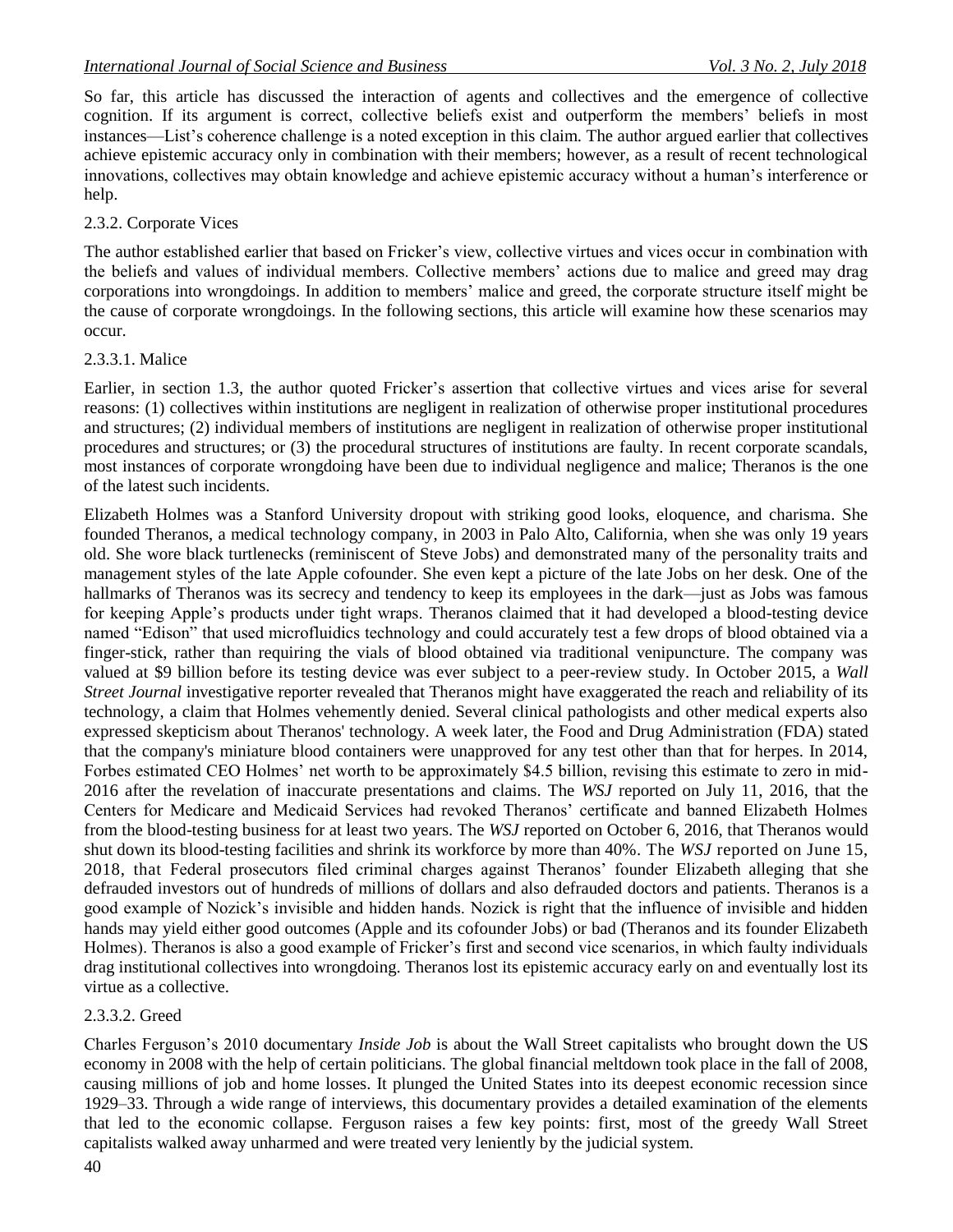Although it is true that Bernie Madoff and a few executives of Enron and WorldCom are serving times in jail, most of the top-level executives responsible for the economic crash simply walked away unscathed. Second, very little has changed in the past few years. There are still corrupt and greedy executives managing today's corporations and the level of corporate corruption and greed is at an all-time high. Third, greed was widespread among many, including those in academia. In exchange for hefty fees, a few well-known professors at Ivy League schools prepared faulty research reports defending the business models of companies that collapsed a year or two later.

According to Ferguson's documentary, greedy management teams led many corporations during the period leading up to the 2008 financial crisis. These individuals were pursuing their own financial interests and personal goals, and as a result, corporations went down the wrong path. The results were devastating not only for corporate stakeholders but also for the nation—and, indeed, the world—as a whole.

## 2.3.3.3. Faulty Corporate Structure

Fricker's third scenario of faulty corporate structures and procedures has actually been quite rare in contemporary corporate scandals, but there are a few examples, Madoff's Ponzi scheme is probably the most notable one. Bernard "Bernie" Madoff founded his investment firm based on a Ponzi scheme<sup>3</sup> and recruited a number of trusted family members to his firm with the intention of defrauding investors. His sales pitch was that his firm's investment strategy consisted of purchasing blue-chip stocks and taking out options contracts on them, a technique sometimes called a split-strike conversion or a collar. In his guilty plea after the collapse of his investment firm in 2008, Madoff admitted that he had not actually traded any securities since the early 1990s and had fabricated his firm's returns.

# **Final Remarks**

The author argued that collectives are capable of forming beliefs and judgments even though they lack any cognition faculties. However, vices and virtues in collectives emerge only in combination with their members, as collectives are not agents and cannot form a virtuous or vicious character on their own. The author distinguished between formal and informal collectives and argued that the best structural design for formal collectives is a democratic governance system, as it gives them a better chance of achieving epistemic accuracy and wisdom. Under a democratic governance system, employees have the right of contestability and employers protect the rights of nonconformists. In a democratic governance system, employees are free to follow their conscience without any fear of retaliation from their employers.

Finally, the author argued that Corporations, like other collectives, use a variety of techniques to achieve epistemic accuracy: Fricker's division of labor, Condorcet's Jury Theorem, Page's aggregation theory, and Nozick's invisible and hidden hands. However, corporations, like other formal collectives, run the risk of falling into the fallacy of composition (coherence challenge) or becoming subject to intentional wrongdoings due to malice and greed on the part of their members. Finally, this article concluded that epistemic virtue emerges from epistemic wisdom and wise collectives become virtuous collectives.

# **References:**

 $\overline{a}$ 

- Fricker, M. 2010. "Can There Be Institutional Virtues?". In T. Szabo Gendler and J. Hawthorne (eds.), *Oxford [Studies in Epistemology](http://philpapers.org/rec/SZAOSI-2)* (Oxford University Press), 235-249.
- Gilbert, M.1987. "Modeling Collective Belief." *Synthesis*. 73(1),185-204, Link to this article: [https://www/researchgate.net/publication/228174739.](https://www/researchgate.net/publication/228174739)

Gilbert M. 1993. "Agreements, Coercion, and Obligation". *Ethics* 103(4), 679-706.

Hotten, R. 2015."Volkswagen: The Scandal Explained". *BBC News*, Link to this article: [http://www.bbc.com/news/business-34324772.](http://www.bbc.com/news/business-34324772)

<sup>3</sup> A Ponzi scheme (named after Charles Ponzi) is a fraudulent investment operation in which the operator, an individual or organization, pays returns to its investors from new capital paid to the operators by new investors, rather than from profit earned through legitimate sources.